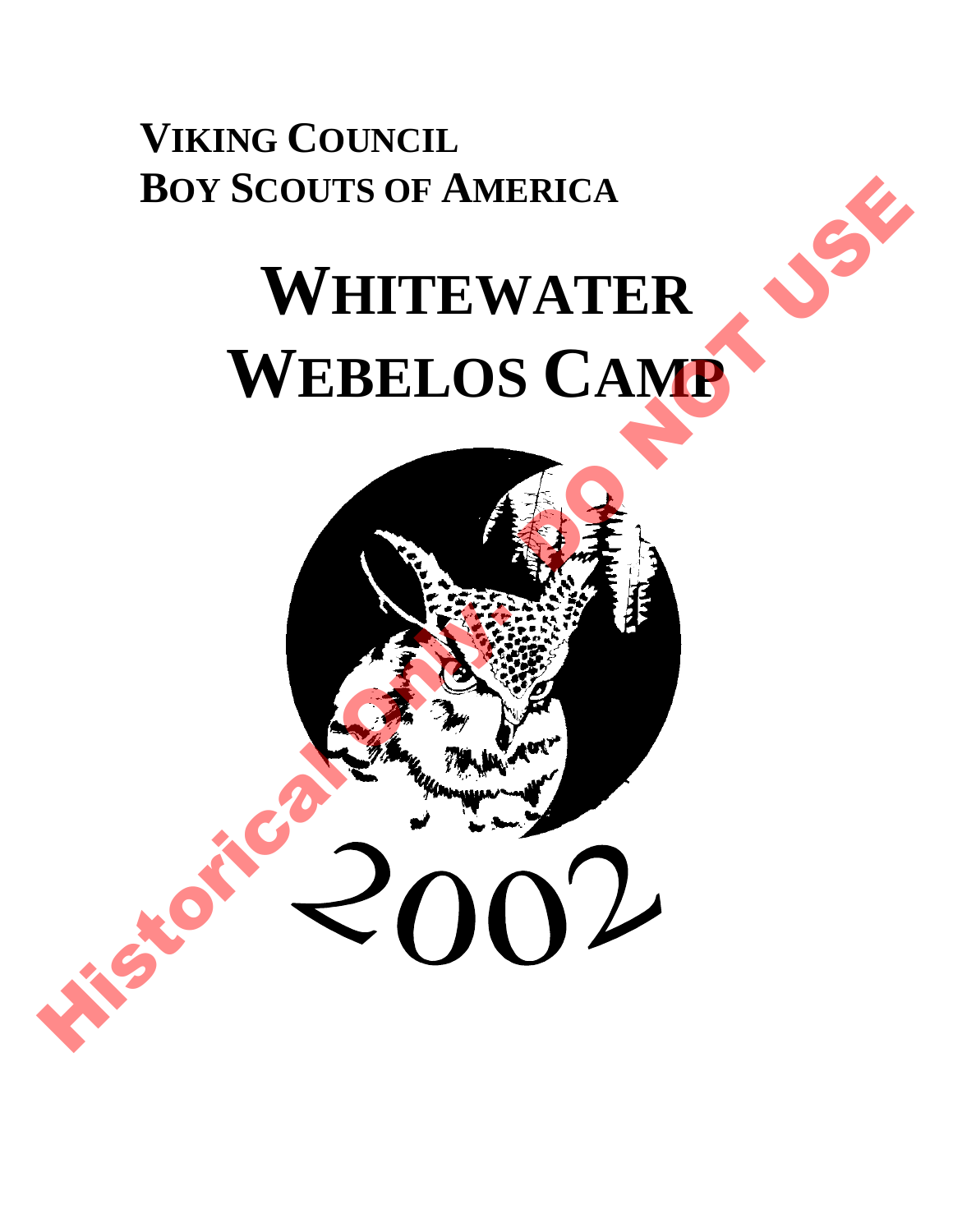## TABLE OF CONTENTS

|          | Philosophy of Webelos Resident Camp                                                                            |             |
|----------|----------------------------------------------------------------------------------------------------------------|-------------|
|          |                                                                                                                | $\bullet$ 3 |
|          |                                                                                                                | 5           |
|          |                                                                                                                | 5           |
|          |                                                                                                                | 6           |
|          | First Day at Camp                                                                                              |             |
|          | Webelos Camp Program [11] Webelos Camp Program [11] Webelos Camp Program [11] Webelos Camp Program [11] Web 20 |             |
|          |                                                                                                                |             |
|          | Sample Program Schedule 14                                                                                     |             |
|          | Leadership Guidelines                                                                                          |             |
|          |                                                                                                                |             |
| HIS ROAD |                                                                                                                |             |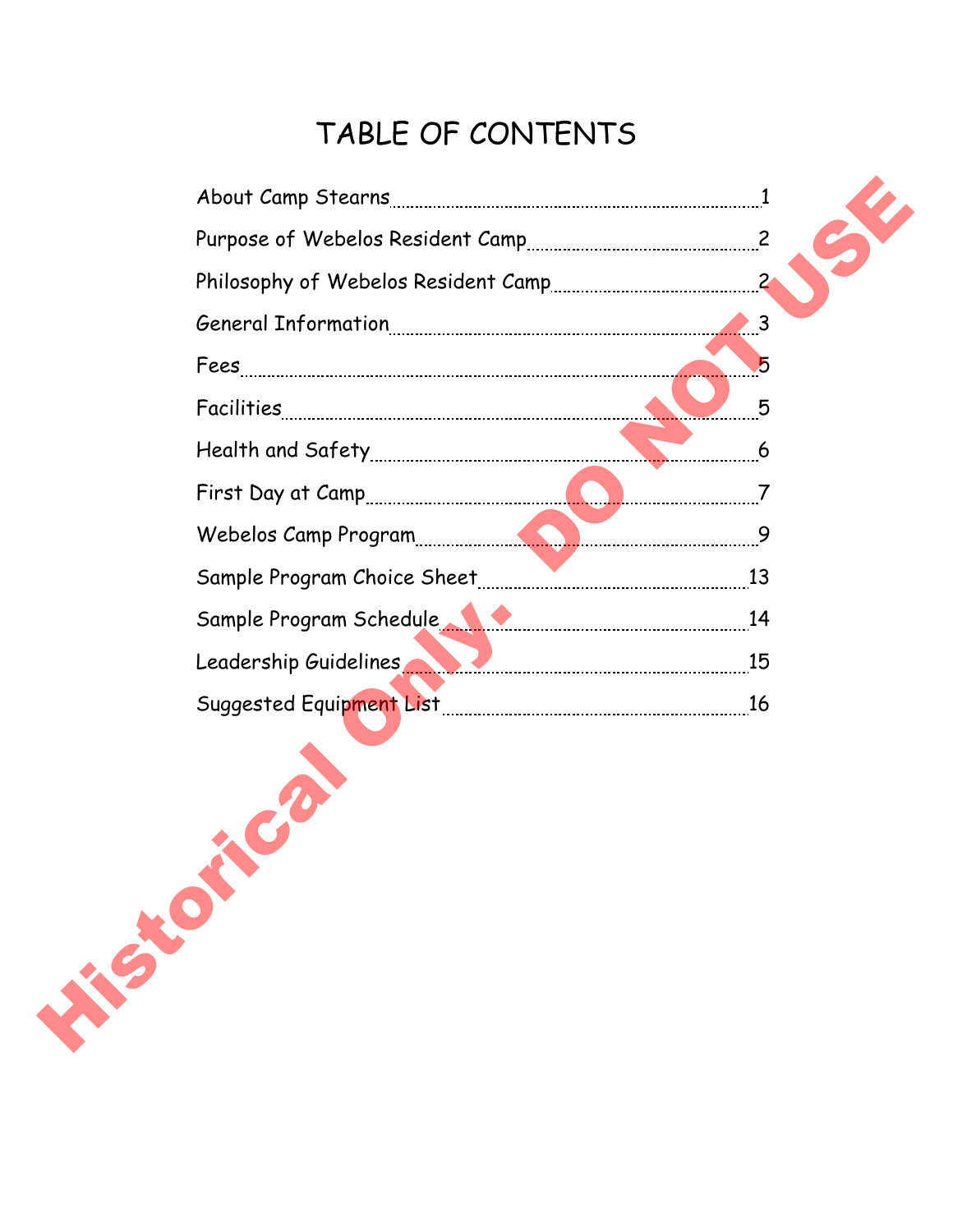This Handbook provides important information intended to prepare units for a safe and enjoyable Webelos Camp experience. It is **STRONGLY RECOMMENDED** that **ALL** adult leaders read this handbook prior to attending camp. Please pass a copy of this handbook to **ALL** leaders attending camp!

#### **ABOUT CAMP STEARNS**

 Camp Stearns is located near Fairhaven, Minnesota, bordering Lake Caroline, Clearwater River and Lake Augusta. It contains 1200 acres of open field, forest, and marshes making it an ideal setting for outdoor activities.

 The camp, originally called "Heritage", was opened in 1968 after several property purchases, most notably from the daughter of George Crosby. George Crosby was a well-known naturalist, donor, Scouter and owner of WCCO. Crosby Lodge is named after him and was given to the camp by his family.

 Since 1968 construction and development of outdoor facilities have resulted from the efforts of numerous individuals and volunteer groups and donors. There are currently five different camp areas that are used year round by districts, Order of the Arrow chapters, Camporalls and various training programs including, Wood Badge, Pine Tree, and Webelos Camp. SILE and engage and state that and was absorber to the system of the state of the state of the state of the CoMMENDED that ALL adult leaders read this handbook brior to attending camp. Please pass a copy of this handbook t

 Over the years many different activities have been staged at Camp Stearns. The all-season accessibility and program is widely used by over 10,000 Scouts and Scouters yearly. It is our hope that during your stay you'll have the opportunity to fully appreciate the beauty of this valuable resource that we call Camp Stearns.

Viking Council welcomes you to your camp!

# Take only memories,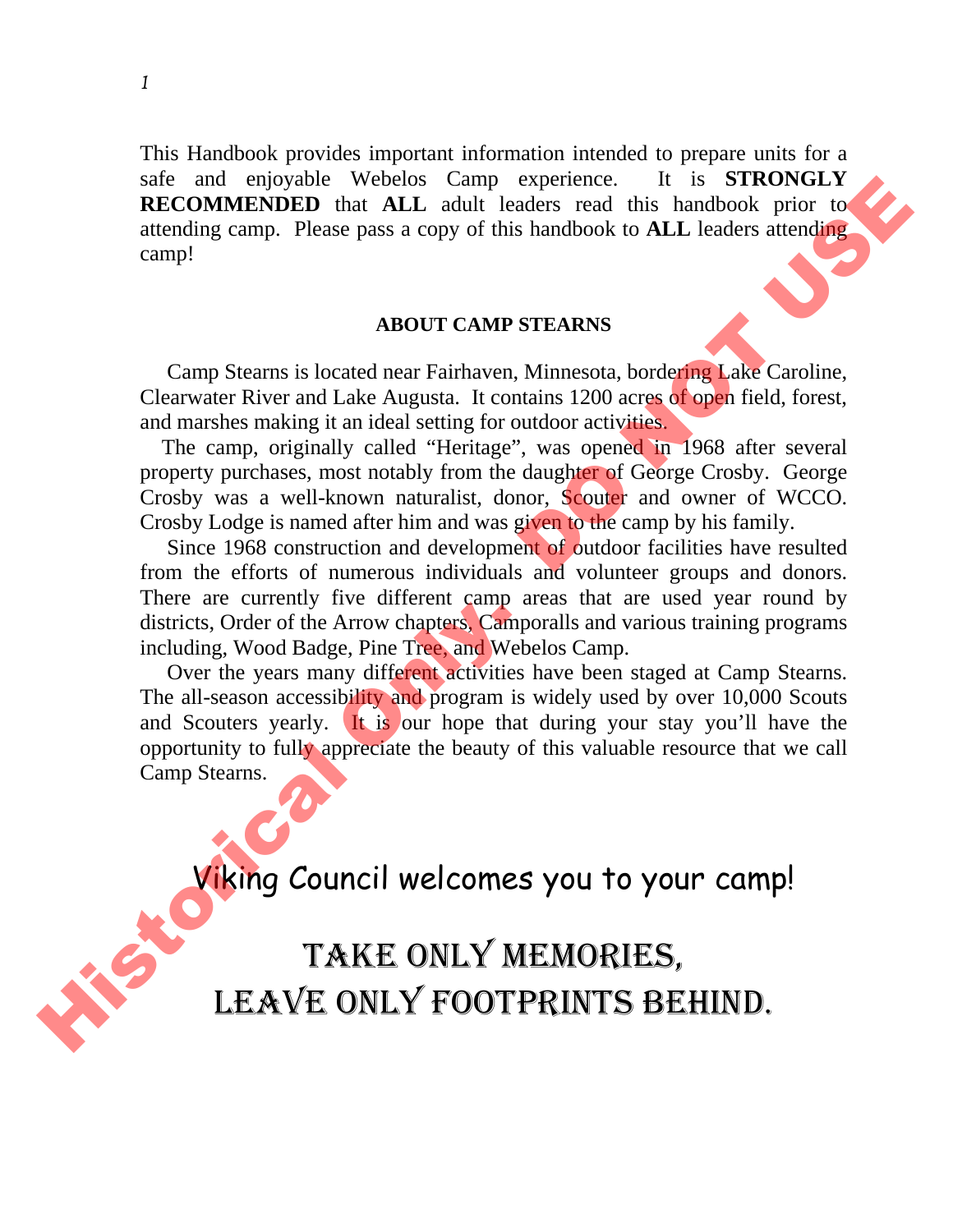#### **PURPOSE OF WEBELOS CAMP**

Webelos Resident Camp has been a successful part of Viking Council's Scouting program for many years. The program is designed to prepare Webelos Scouts for future years in Scouting by facilitating den development and stimulating individual growth. The design of the Webelos Camp program provides experiences in all facets of Webelos outdoor activities including camping, nature, aquatics, shooting sports, advancement and den development programming. The aim of the program is to provide a quality outdoor experience built through careful consideration of each Webelos Scout's physical, mental/emotional capabilities, health, safety, respect for each other and respect for the environment. It is the intent of Viking Council and the Webelos Camp staff to give each Webelos Scout, each den, and each adult leader a long remembered quality outdoor experience. plegram to many years. The plegram is designed to plegram the designed webtch and the window the mass in Scoting by facilitating dentices and the studies control of Webelso suddom activities including energina, nature, ag

#### **WEBELOS CAMP PHILOSOPHY and the ROLE OF ADULT LEADERSHIP**

The success of Webelos Resident Camp is built on the exceptional quality of volunteer Adult Den Leaders and their cooperation with the Webelos Camp staff. Because the staff works in close coordination with each volunteer adult den leader it is important to emphasize our aims so as to combine our efforts toward a quality outdoor experience.

First and foremost, a quality outdoor experience requires coordinated efforts from the camp staff and volunteer adult leaders to assure the highest standards of health and safety. Nothing is more important than the health and safety of each Webelos Scout and adult leader! In addition to our emphasis on health and safety, it is also our aim to provide opportunities that encourage Scouts to:

 1. **Stimulate recreational, educational and social interests**. Opportunities will be made available to all Scouts. *Every* Scout should be encouraged to pursue the activities they find enjoyable, be it swimming, archery, nature, cooking, or simply sitting around a campfire and talking with friends.

 2. **Work as a team**. Outdoor camping requires cooperation and teamwork. The group has to set up camp, prepare meals, attend and participate in programs as a group. *Each* Scout should be encouraged to work with the group, and *all* activities should aim to include all members of the densite.

 3. **Show respect and consideration.** Not only does the den have to work together, but also they have to get along in the process. Scouts should be encouraged to get to know one another, respect each others similarities and differences, show consideration for others at camp, be respectful of the property, facilities and equipment.

 4. **Attain a sense of confidence.** At camp, *everyone* is a winner. At no time should Scouts feel like "losers" or "failures." In games and competitions, Scouts should be encouraged to feel proud of their accomplishments, regardless of the outcome!

5. **HAVE FUN!**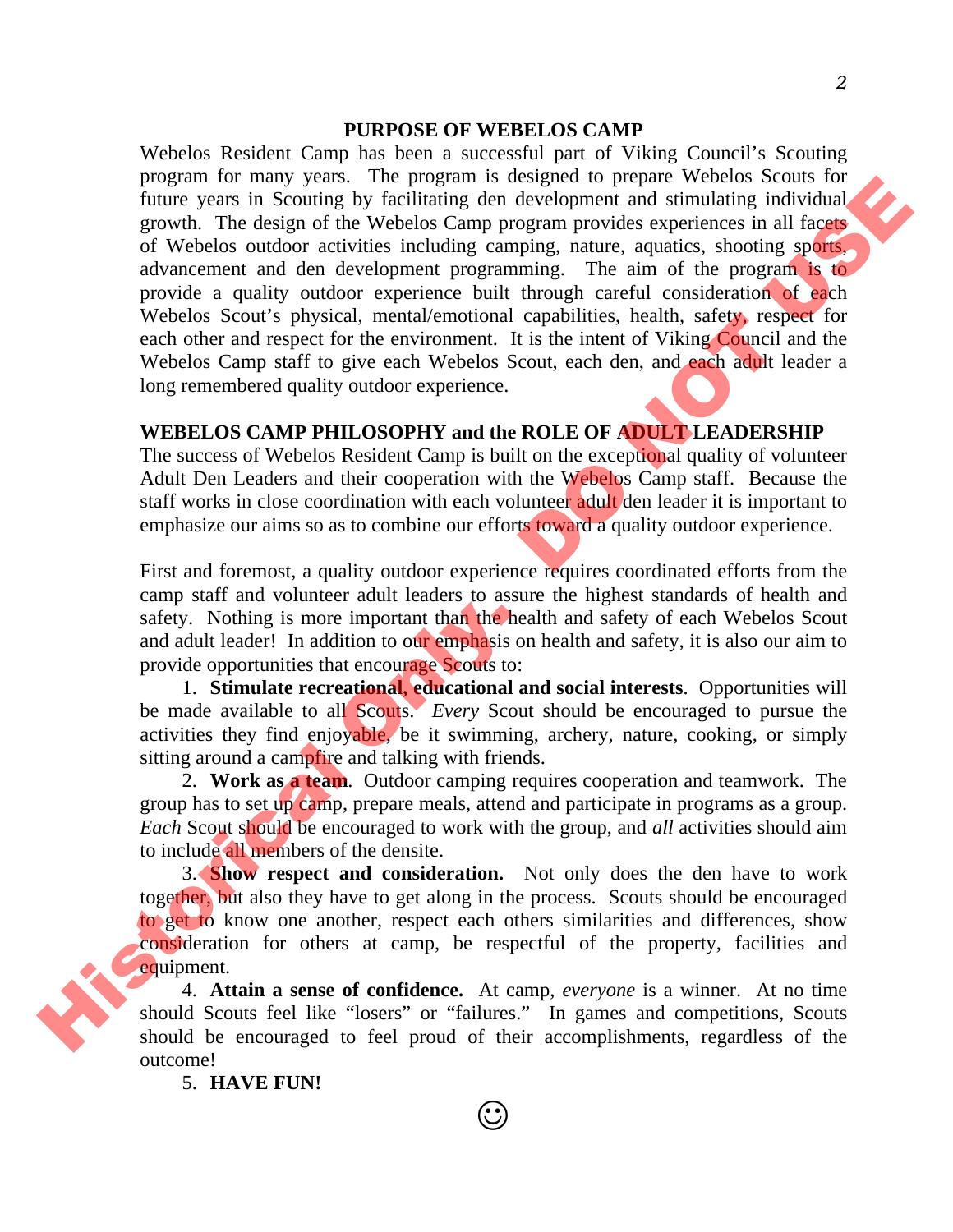#### **GENERAL INFORMATION**

**Location:** Webelos Resident Camp is located at Stearns Scout Camp, 1 ½ miles east of Fairhaven, Minnesota, on Stearns County Road 44 (a map to camp is provided.) **Uniforms:** Webelos and adult leaders are encouraged to wear the official Scout uniform while at camp; however, "official dress" is **not** required for participation in any camp program. Appropriate times to wear the official Scout uniform include assemblies, evening meals and campfires. During other times dress appropriately for the weather and active outdoor activities. T-shirts with Webelos, pack or den insignias are not only acceptable, but also *preferable* in light of the high level of activity that is involved in the Webelos Camp program. of minimal ensuring total and solution the search control in the control of the control of the search of the search of the search of the search of the search of the search of the search of the search of the search of the

**Check-In:** Check-in time for your den is 12:00-1:00 p.m. Please do *not* arrive earlier than 12:00 or substantially later than 1:00 p.m. Lunch on check-in day is on your own, so be sure all Scouts have eaten prior to checking in. All units will check in at this time and we will make every effort to check you in as quickly as possible. However, it would be wise to expect some delay during your initial check-in process. Check-in can be made considerably more efficient if you:

- Arrive *in uniform with completed order form* for the den picture (see bottom of this page for more information). (Form for the Den Pictures is included in your informational packet.)
- Arrive with a *completed camp roster* (included in your informational packet).
- Have all *medical forms sent to the Scout Office* by May 1<sup>st</sup> so they will be in the file when you arrive.
- Arrive with a completed reservation *form and fees for the Family Night Dinner* (see bottom of this page for more information). Do **not** include Scouts and adult leaders attending camp in your count or fees, only guests arriving for the closing dinner and program. (Reservation form for the Family Night Dinner is included in your informational packet.)
- *Arrive together*. Your den's activities cannot begin until you are all at camp.

**Checkout:** Checkout time will be after the program, between 5:00-6:00 p.m. on the last day of camp. All units will be checked out of the campsites, and final departure will be at the conclusion of the Family Night program (you can expect to leave camp about 8:30 p.m.).

**Family Dinner and Closing Program:** After program on your last day of camp, your den will check out of their campsite. The staff will prepare a meal for all campers and guests. A full closing program will follow the meal for all campers and guests.

**Den Pictures:** After your den checks in, a group photograph will be taken. This picture is mounted on cardstock with a picture of the camp staff. These pictures are a great remembrance of their experience at Webelos Camp.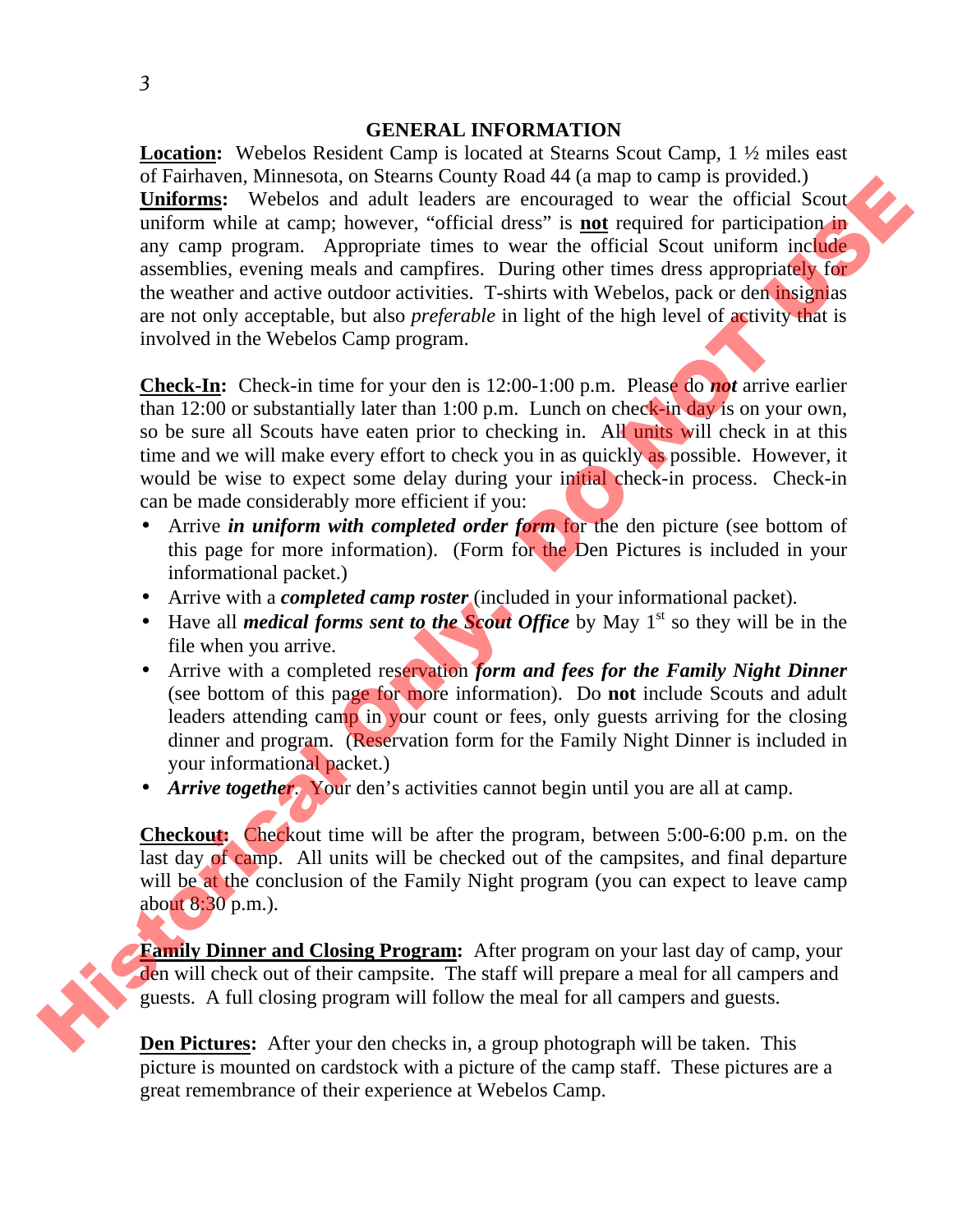**Mail Service:** Mail will be sent and received once each day. The Webelos Camp mailing address is as follows: (Please note: Because 4th grade Webelos Camp operates simultaneously to 5th grade Webelos Camp in another area of Camp Stearns, it is important that your mail be address to "Stearns Scout Camp - Camp Whitewater".

Name, Pack #

 Stearns Scout Camp - Camp Whitewater 3303 County Road 44 South Haven, MN 55382

**Telephone:** The camp phone number is **(320)-236-7494**. This phone is for administrative and emergency purposes and *should only be used when absolutely necessary!* A pay phone is available for out-going personal calls. The pay phone is for the use of adult leaders and Webelos Scouts who are supervised by an adult leader.

**Den Leadership**: Your den's participation at camp requires qualified adult leadership and supervision. A qualified den leader is an adult 21 years of age or older. **National camp policy requires a minimum of two-deep leadership, and Webelos Camp recommends at least one adult for every five boys attending camp.** Although we welcome adult leaders, be aware that campsites and program areas are designed for units that range in size between 10-13 (including adults), the more people occupying a densite the more crowded it will be!

**Firearms:** The camp provides B.B. and archery equipment that meets all state and National BSA requirements and regulations. Webelos Camp firearm equipment is appropriate for the use by Webelos Scouts. Personal firearms are not necessary and **cannot** be brought to camp.

**Fireworks:** Fireworks are illegal in the State of Minnesota and are not permitted in camp.

**Alcohol, Unlawful Drugs and Tobacco Use:** Alcohol and unlawful drugs are strictly prohibited at Webelos Camp. Webelos Camp does not prohibit the use of tobacco, but leaders are **strongly** urged to avoid using tobacco in the immediate presence of the Scouts.

**Pets:** Pets are not permitted at Webelos Camp.

**Knives in Camp:** While knives are not required for any portion of Webelos Camp programming, the staff acknowledges that pocketknives are often an integral part of the outdoor experience. Some leaders desire knives in camp, some prefer the absence of knives in camp, and many are ambivalent to the issue. We suggest that LEADERS make a GROUP decision whether their unit will permit the use of pocketknives in camp. However, the camp staff mandates that pocketknives be used only under adult supervision, and that all carriers of pocketknives hold a current Whittlin' Chip Card (Whittlin' Chip cards will be made available at camp). According to BSA standards, an "approved pocket knife" is a folding knife of open length **less than 6 inches (including handle)--**DO NOT bring sheath knives! Please understand that pocketknives invite cuts, and your cooperation is required to reduce pocketknife injuries. manny assess as someones and the state lost C-betase the may be veloculty and the state of the state of the state of the state of the state of the state of the state of the state of the state of the state of the state of t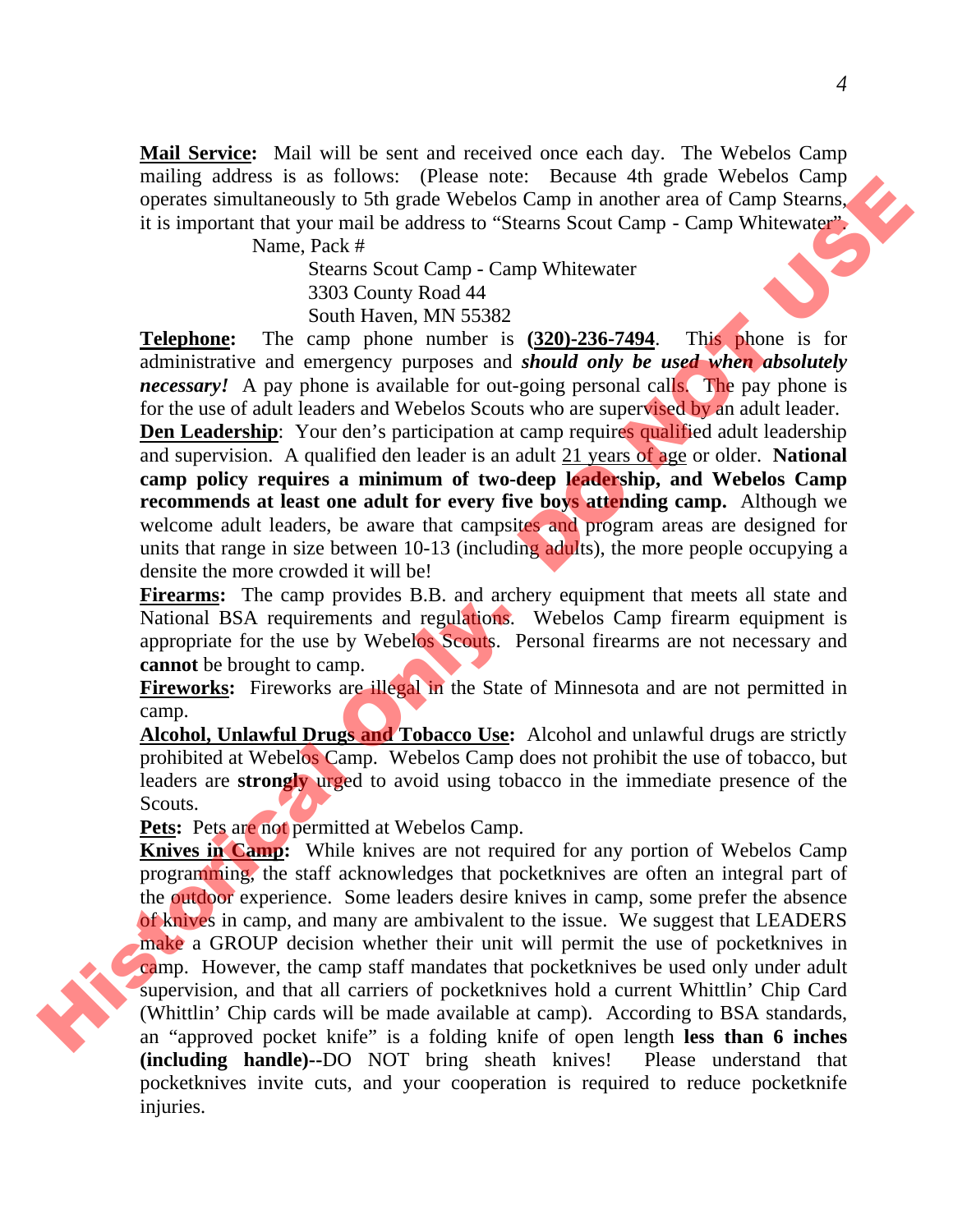**FEES**:

**Webelos:** \$90.00 per boy. Complete payment is due in the Scout Office before May  $1<sup>st</sup>$  along with medical forms.

Leaders: \$90.00 per adult leader. Complete payment is due in the Scout Office before May  $1<sup>st</sup>$  along with medical forms.

#### **FACILITIES:**

**A.** Densites**:** Your den will be camping in their own campsite. However, if you have fewer than 10 Scouts, it is likely that your den will be combined with another small group to form one camp den--both units sharing the same campsite. Please note that the number of **Scouts** (not including leaders) will be the critical factor in determining your campsite arrangements

All campers and leaders will be provided a two-person tent and a sleeping mat. Tents will have mosquito netting and a floor. Units are welcome to bring their own tents (however, understand that some tents may be too large for the campsite). If you elect to use your own tent(s), Viking Council is not responsible for any damage that may occur during your stay.

Your den site will also include a picnic table, dining-fly, camp kitchen (complete with all necessary cooking equipment), propane stove, bulletin board and a fire ring. Digging, trenching, raking, and cutting standing brush is prohibited on Scout property

**B. Sanitary Facilities:** A latrine with a washstand is located near your densite. Dens will be assigned on a rotating basis to keep these facilities clean. Showers are available for adult leaders (although at considerable distance from the main lodge).

**C. Food Service:** Food is issued from the commissary before each meal. Each den picks up their food and prepares it in their den site. Each camper must provide their own silverware, plate and bowl; all other cooking utensils and equipment are provided (with the exception of the Family Night Dinner where the staff provides all eating utensils); however, you may wish to bring towels, tablecloths, and extra potholders. To best serve you, it is essential that you contact the camp approximately one week in advance of your arrival if you are aware of special dietary needs. On your last day of camp the staff will prepare and serve the evening meal for campers and guests. Bayy along with method to the bayy and the sympath is due in the Seoul Online Bayes and the sample in the sample in the sympath is complete. However, if some that the contract than 10 Seouls, it is fieldly that you due to

**D. Trading Post:** The trading post will be open at designated times each day. Webelos and leaders may purchase camping items, souvenirs, pop, and snacks. Souvenirs may be purchased at a "souvenir stand" at the closing evening family program.

**E. Equipment Checks**: During check-in, you and a staff member will review all equipment to be certain that you have everything needed. All missing equipment will be promptly issued to you and all damages will be noted. During the check-in the condition of your tents will be thoroughly assessed and all damaged tents will be noted and promptly replaced. During check-out the equipment will be reviewed again. If at check-out substantial new damages appear on your tents, your unit will be charged \$1.00 per inch for rip repairs.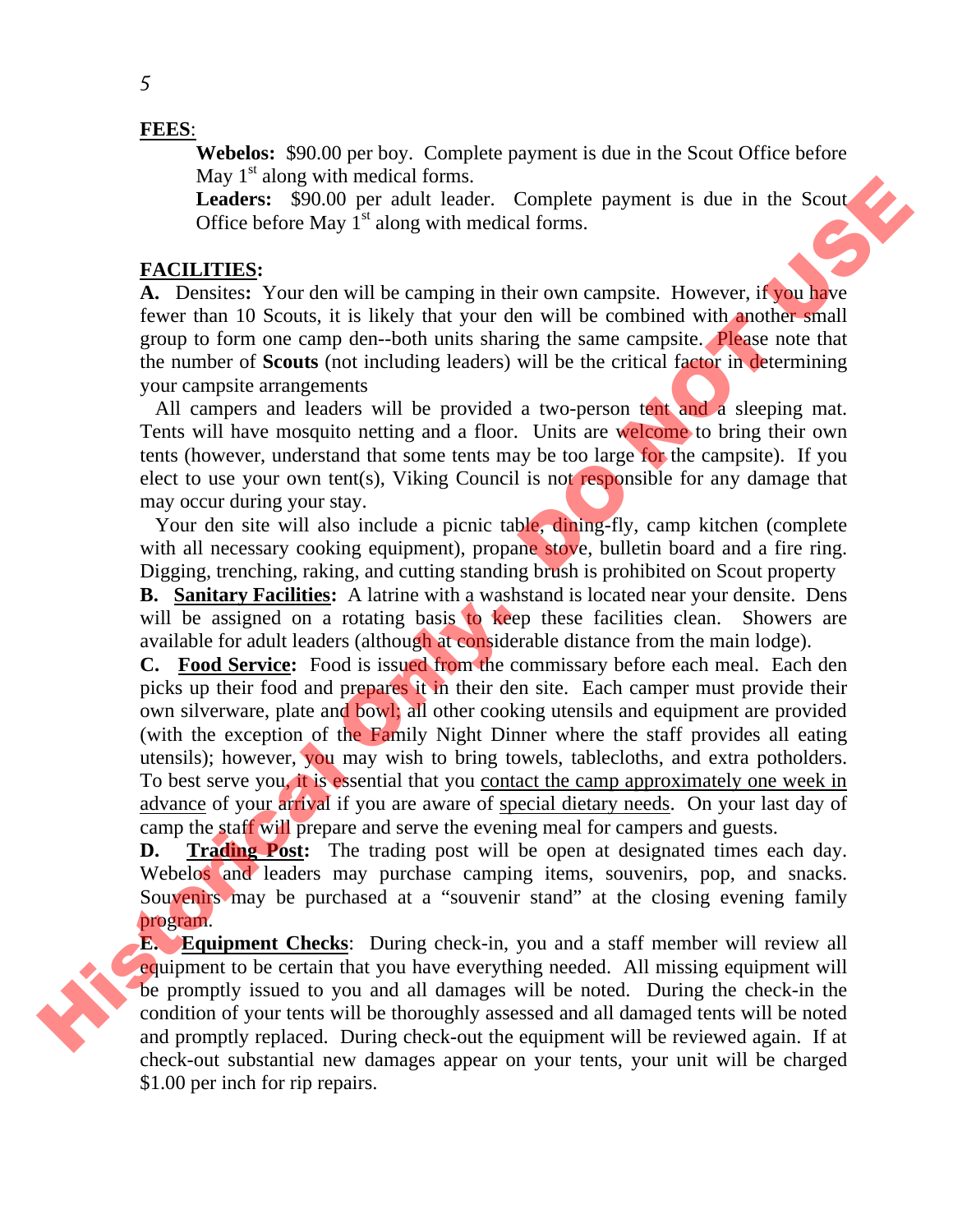**F. Fishing:** The camp does not have fishing equipment available; however, Scouts and leaders are welcome to bring their own. No fishing is allowed in the swimming area and all state fishing regulations apply.

#### **HEALTH AND SAFETY**

**In compliance with the National BSA Webelos Resident Camp standards, no persons can be allowed to participate in the camp program or stay on BSA property without a completed medical form signed by a licensed physician.**

- A. **Medical Exams/Forms:** *Everyone attending camp (Scouts and Adult Leaders) must turn in a medical form to the Scout Office before May 1st .*
- **All Webelos and adults 39 years of age or younger** should use the official BSA form called "PERSONAL HEALTH AND MEDICAL RECORD, Class 1 and Class 2". This form requires a physical examination every 36 months. If they have had a physical examination with the 36 months prior to attending camp, a copy of that physical can be attached to the BSA form, (If this is the case they need only complete the "Class 1" portion of the form. Any copies you obtain from your clinic/doctor should have the signature of a licensed medical practitioner. If a copy is not available, another examination must be done and signed by the practitioner. F. Fishing: The camp does not have fishing equipment available; however, Sconts<br>and leaders are welcome to bring their own. No fishing is allowed in the swimming<br>area and all state fishing regulations apply.<br>
HEALTH AND S
	- **Adults 40 years of age and older** must use the official BSA form called "PERSONAL HEALTH AND MEDICAL RECORD FORM - Class 3". This form requires a health examination within the 12-month prior to attending camp and signed by a licensed physician.
	- B. **First Aid:** A fully trained first aid person will be available in camp 24 hours a day. Arrangements have also been made at a clinic in Annandale and the hospital in St. Cloud. **All** injuries (no matter how small) **must** be reported to the camp staff. Because proper records and treatments must be assured, Webelos Camp does not advise the use of personal "first aid kits". If you wish to bring your own first aid kit (even if this merely includes band-aids), we ask that you use it sparingly. All injuries are to be treated and recorded by the first aid staff.

C. **Emergency Plans:** Emergency plans have been developed to handle situations that may arise at camp. Details concerning these plans will be made available at camp.

D. **Campsite Inspections**: Campsites will be inspected daily to encourage high standards of safety, cleanliness, health, sanitation and pride as individuals and a group.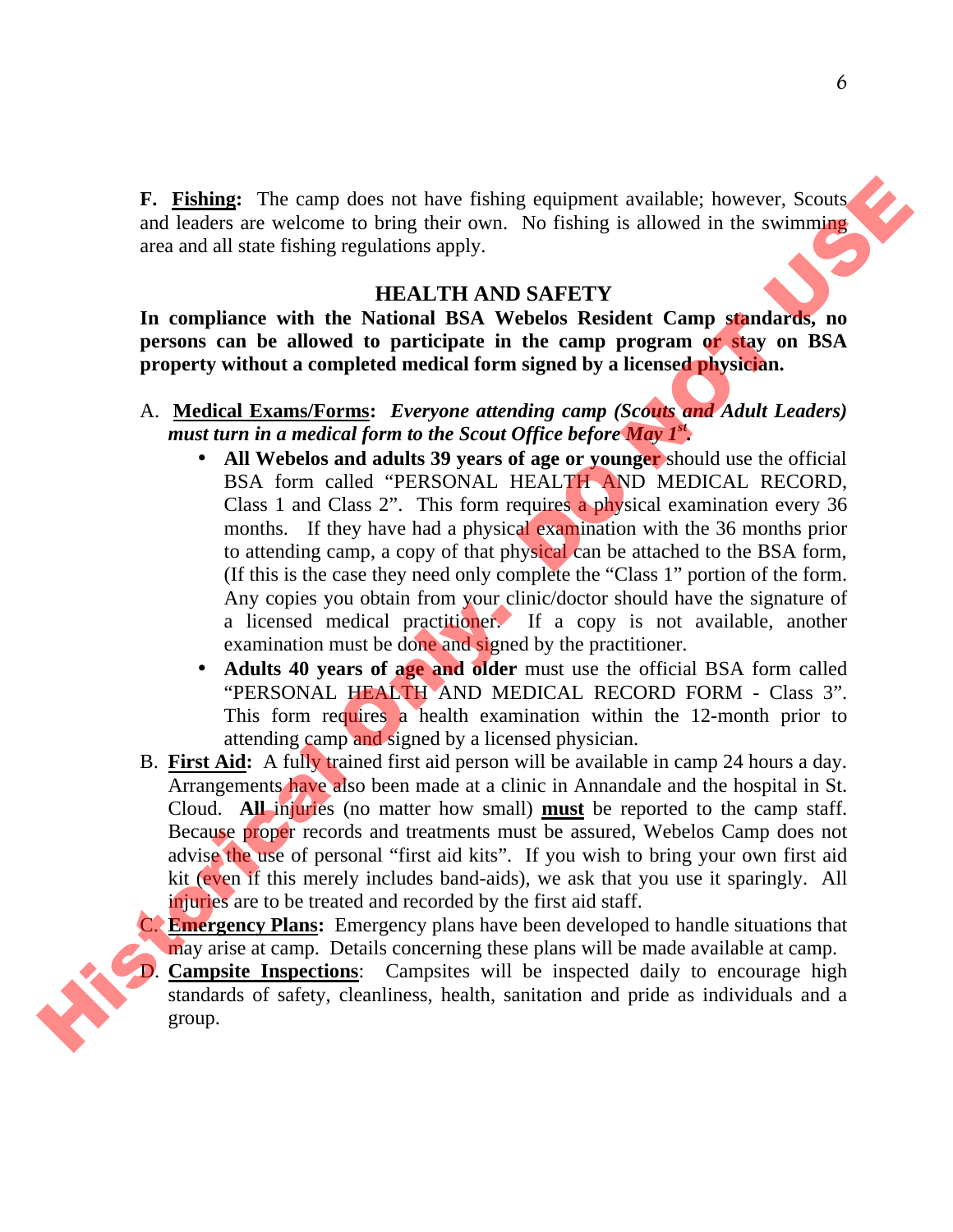**E. Personal Vehicles in Camp:** Personal vehicles are driven to the main lodge where all personal gear is carried a short distance to your campsite. Once personal gear is unloaded your vehicle is to be moved to another location (at considerable distance from the main lodge) and all further in-camp travel will be done strictly on foot. When operating personal vehicles please abide by the 10 M.P.H. camp speed limit and please do **not** transport Scouts outside the passenger cab of the vehicle, e.g. in the bed of a pick-up). Your cooperation is necessary for safe camp operation!

**F. Waterfront and Range Safety:** Webelos Camp is committed to assuring the highest standards of safety in all facets of the camp program, particularly at the beach, B.B. gun and archery range. The beach and ranges are supervised by **BSA** trained staff that will NOT compromise Webelos Camp and National BSA policies for assuring the health and safety of all campers. **ALL** Scouts and **ALL** leaders will learn proper safety procedures and will be required to abide by them. Once familiar, adult leaders are expected to assist the staff in assuring that safety policies and procedures are upheld. into the constraints to be interesting the solution of the Counter of the Columb is the solution of the Columb in the solution of the Columb in the Columb in the Columb in the Columb in the Columb in the Columb in the Colu

**G. Youth Protection:** Webelos Camp is committed to the highest standards of youth protection. Upon arrival at camp all leaders will be informed of the Webelos Camp, Viking Council and National policies of youth protection that will be upheld at camp. If a Scout will be leaving camp before the end of the session with someone other than a parent, legal guardian, or approved den/pack leader; written permission from the parent/guardian MUST be provided at check-in in order to have the Scout released to another adult.

#### **FIRST DAY AT CAMP**

**Your knowledge of the following will help make your arrival at camp go smoothly:**

**Transportation:** You are responsible for your own transportation to and from camp. Car-pooling is highly recommended. Please arrange to have the den meet at a location in town and travel as a group so that all arrive at camp together. Your den's activities cannot begin until you are all at camp.

Arrival: Check-in is between noon and 1 p.m. Please do NOT arrive prior to noon. The first meal at camp will be the evening of your check-in day, so eat lunch before you arrive.

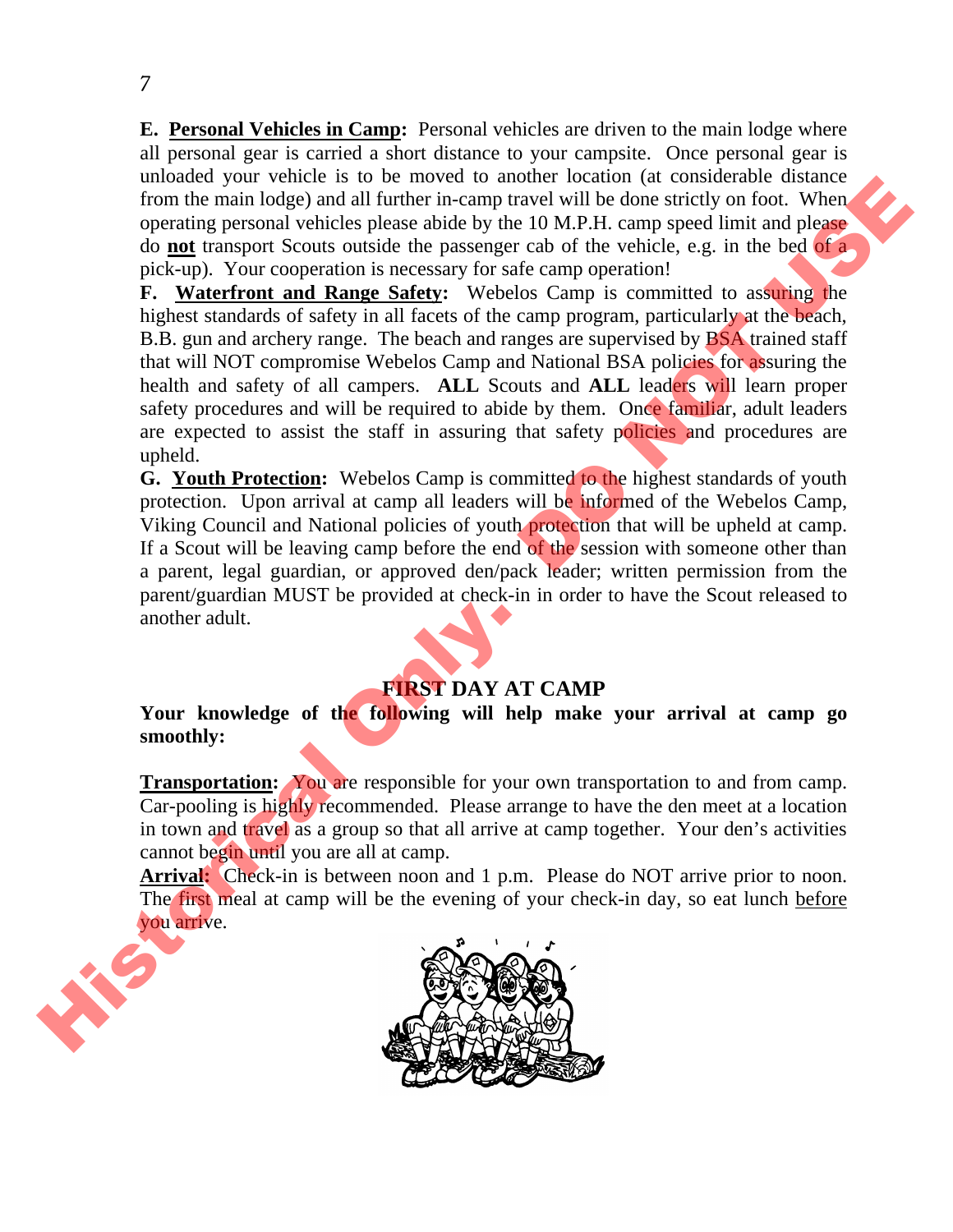**Check-in:** upon arrival a staff member who will direct you to check-in will greet you. During check-in you will:

- verify the number of Scouts and adult leaders attending camp,
- make reservations and turn in money for guests attending the closing Family Night program,
- be provided with some introductory information to help you organize your first few hours in camp,
- turn in the form and money for your den pictures.
- verify that all Scouts and adult leaders have turned in a proper medical form and conduct a brief health check,
- have your immediate questions and concerns answered.

**Den Pictures:** Your den and leaders will have a picture taken when checking in. Units can purchase a camp picture for a small price. It is recommended that units arrive in uniform, (it looks nice on the picture)!

**Unloading:** After check-in, a staff member will help the den unload personal gear and move into a campsite. Guests are welcome to visit the campsite and camp facilities. After unloading, leaders will be asked to move their vehicles to a central parking area.

**Setting Up Camp:** An important part of the Webelos Camp program involves setting up, caring for, and properly leaving a campsite. When you arrive at your campsite a camp kitchen will be set up, as well as one tent containing all the tents and sleeping mats that your den will need. Your den will receive a brief demonstration on how to set up a tent and arrange a campsite. After the demonstration, units are encouraged to thoughtfully set up *their* campsite.

**Orientations:** After moving into your campsite, change into bathing suits and report to the main lodge for orientations. All units will receive a brief orientation to the B.B. gun range, archery range and the beach. During the beach orientation all Scouts will participate in a swim qualification. Adult leaders expecting to use the beach facilities must also participate in swim qualifications. (Note: Depending on what time you check in, you may need to go to orientation immediately after unloading personal gear into your campsite - if this is the case, don't worry! (There will be PLENTY of time after supper to finish moving in! For the number of Scotts and antificates attention of the proportional and the series at the provided with some introductory information to help you organize your first two provided with some introductory information to h

**Dinner:** After orientations and swim qualifications the commissary will issue the food for your first meal. Each densite will pick up their food at the commissary (located at the main lodge) and will prepare and eat the food in their densite. After dinner there will be time to finish settling into your campsite.

**Evening Program:** The evening program will consist of:

- A 7:30 assembly.
- Immediately following the assembly, Scouts will play a wide game while the leaders attend a leaders' meeting. Leaders are asked to attend the meeting while all camp staff supervises the activities of the Scouts. The leaders meeting will provide valuable information and questions/concerns will be addressed.
- A camp-wide opening campfire.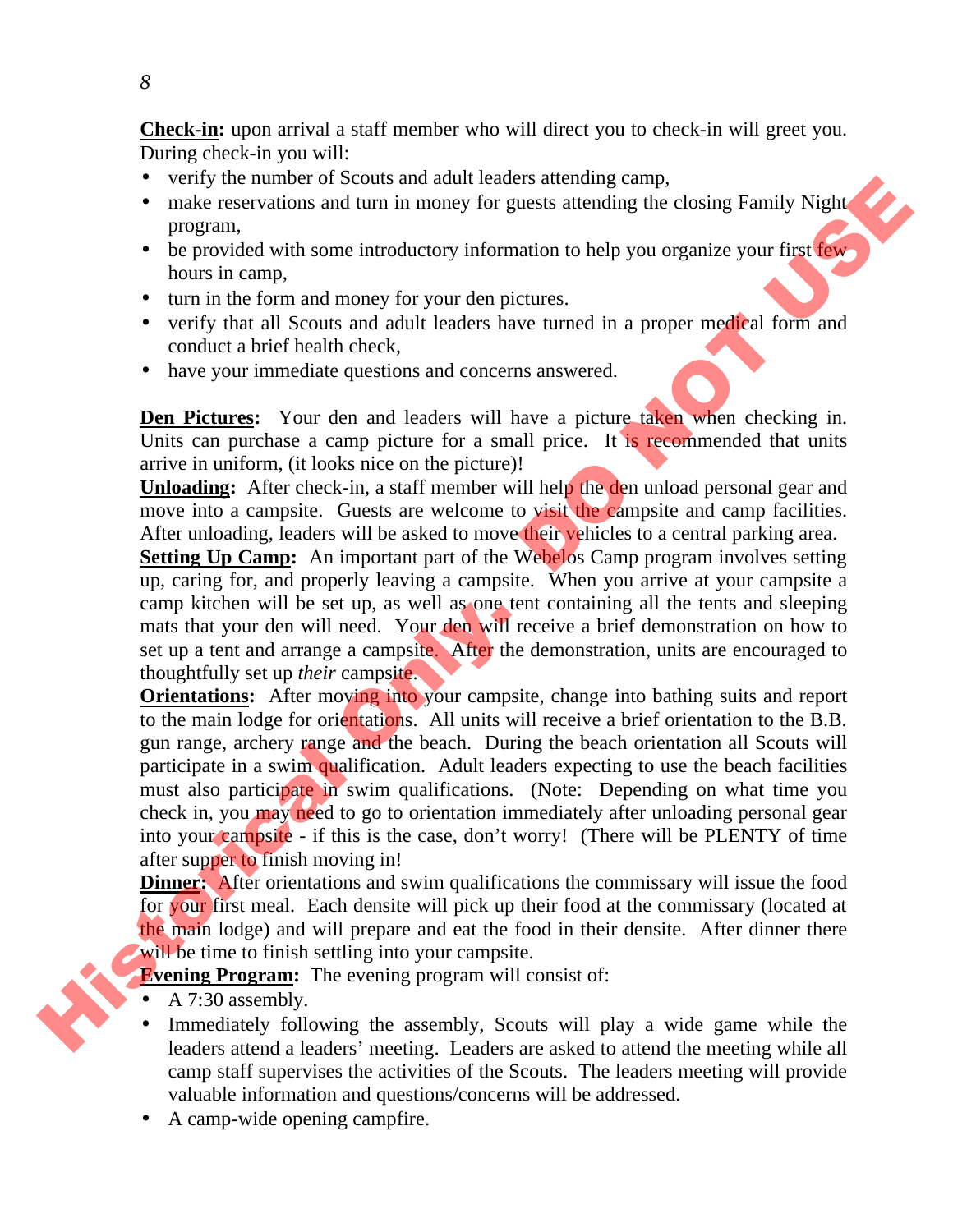#### **WEBELOS CAMP PROGRAM**

 The Webelos Camp program consists of (1) a "core program" of activities that your densite will *automatically* receive, (2) a "selected program" consisting of activities that your densite has chosen to participate in and (3) "camp-wide" programs. The intent of the "core program" is to guarantee each densite receives the most popular programs that are expected and desired at Webelos Camp. The "selected program" includes all the activities your den chooses to participate in. When you arrive at camp you will be given a "program choice sheet" (see sample on page 13), containing all available "selected programs" from which you may choose. The "core program" and "selected program" have been carefully designed to provide a maximum degree of freedom and choice in creating the camp experience that you desire. The Webels Camp program consists of UI a "core program" consisting that with the webels can be detected program" consisting of netwittes that your densite heat those not o participate in and (3) "carry-wide" programs. The

 The following brief descriptions of Webelos Camp programs will hopefully provide you with enough information to aid in constructing a camp program that best suits your densite interests:

#### **THE CORE PROGRAM**

#### **Each densite will automatically receive each of the following:**

**Free Swim:** Each densite will be given a *daily* free swim at the beach. Densites are free to do as they choose with daily free swims. However, boating and snorkeling equipment will not be available for use at this time.

**Boating:** Each densite will be scheduled for a boating session during their stay at Webelos Camp. During this session Scouts will be provided boating and/or canoeing instruction with emphasis on small boat safety. Our emphasis during your boating session is **not** necessarily to teach all boating skills, but to introduce Scouts to the adventures of safe waterway travels.

**Snorkeling:** Each densite will have one snorkeling period. In this period Scouts will learn how to properly use snorkeling equipment and practice snorkeling skills.

**Range:** Each densite will have two sessions at the range. One session at the archery range and the other at the B.B. gun range. Scouts will receive instruction and shooting experience with emphasis on control and safety under close staff supervision.

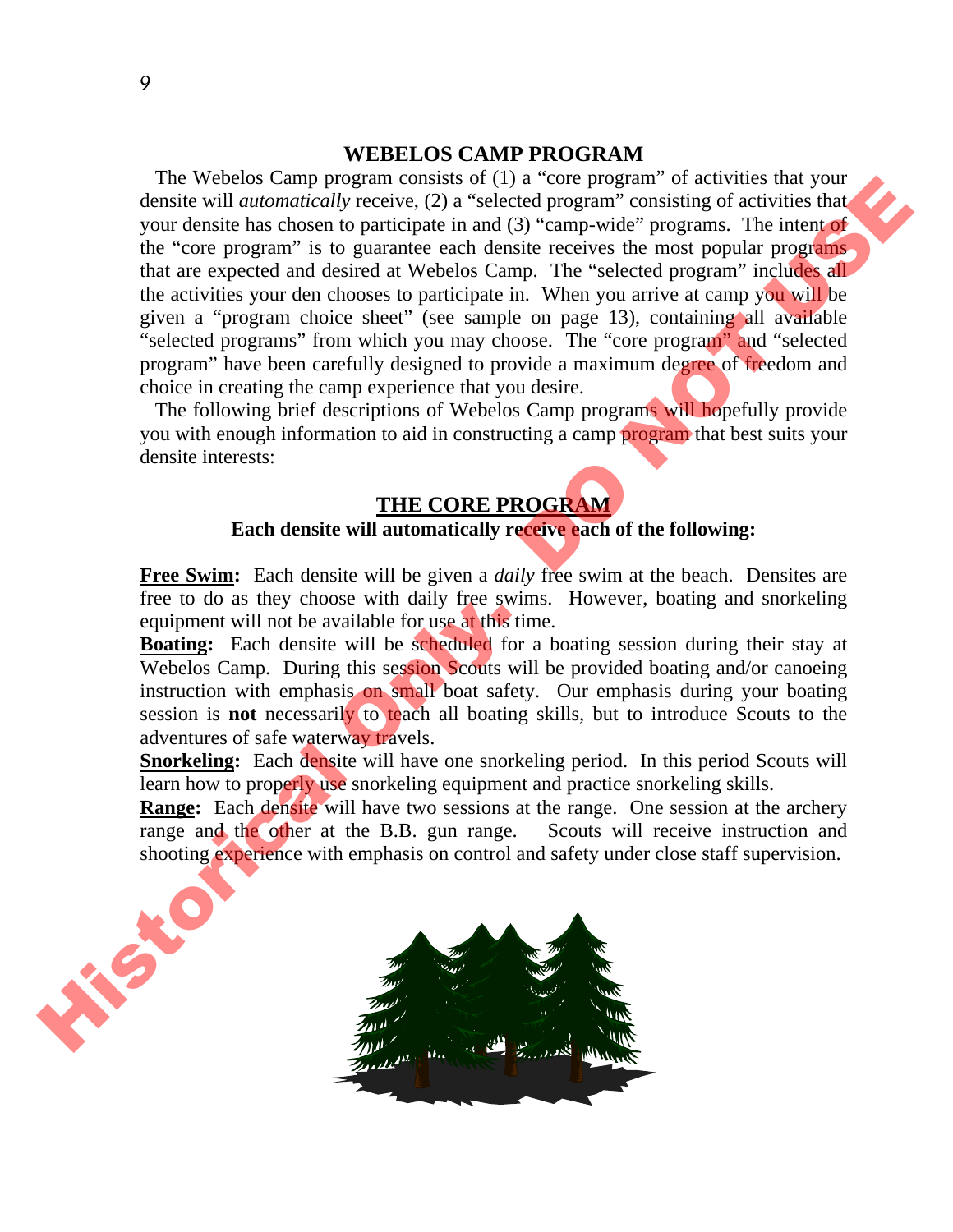**Field Archery:** Each densite will receive one program session at field archery. Field archery introduces thrill and excitement to the sport of archery. Under supervision, archers will walk a trail, periodically stopping to shoot at varied targets. For safety purposes, all archers will use approved field archery arrows that include a heavy blunt rubber tip.

**Daily LEAP Programming:** Through the years Webelos Camp has developed a series of programs that we refer to as "LEAP". LEAP stands for the **Learning E**xperience **A**ctivities **P**rogram, which is an appropriate descriptor. With the aid and guidance of a trained LEAP staff person, LEAP programming places participants into activities, the experience of which is conducive to learning. Each of the following LEAP programs is molded around certain aims--teamwork, cooperation, trust, responsibility, and decision-making are the key group dynamics that LEAP programming emphasizes. More importantly, each of the following LEAP programs have proven themselves to be among the most popular activities offered at camp. LEAP programming is unique to Webelos Camp and can be found nowhere else in Viking Council. We highly recommend that you bring your cameras to these programs! archive manusia and existentia of the spot of archives of the space of the space of the space of the space of the space of the space of the space of the space of the space of the space of the space of the space of the spac

**Adventure Trail:** For one program period your densite will be scheduled to attend the Adventure Trail. The Adventure Trail is an exciting program that combines fun with problem solving activities. The aim of the Adventure Trail is to place participants into physical puzzles that require teamwork and group cooperation to solve.

**Wilderness Challenge Trail:** Your densite will be scheduled one program period at the Wilderness Challenge Trail. The Wilderness Challenge Trail is a program in which the Scouts are main characters of a story where the group finds themselves lost in the woods. The story is set to a trail, and as the group makes important decisions they follow different trails leading to different conclusions. The focus of the Wilderness Challenge is decision making within a group, listening to one another, and forming a consensus.

**Timber Trail:** Each densite will be scheduled for one session at the Timber Trail. The aim of the Timber Trail is group dynamics that emerge in the process of activities that necessitate a certain amount of trust and responsibility to the rest of the group. The challenges of the Timber Trail are more physically involved, and less thematic than the Adventure Trail and the Wilderness Challenge Trail.

**Den Time:** Each den will be scheduled periods of den time. Den time is free time, allowing an opportunity to relax, explore, work on skills, play games, etc. Upon request, the staff will provide you with the program ideas and activities that can be used during den time. However, regularly scheduled program areas (range, field archery, beach facilities, Adventure Trail, etc.) will not be available for use during den time.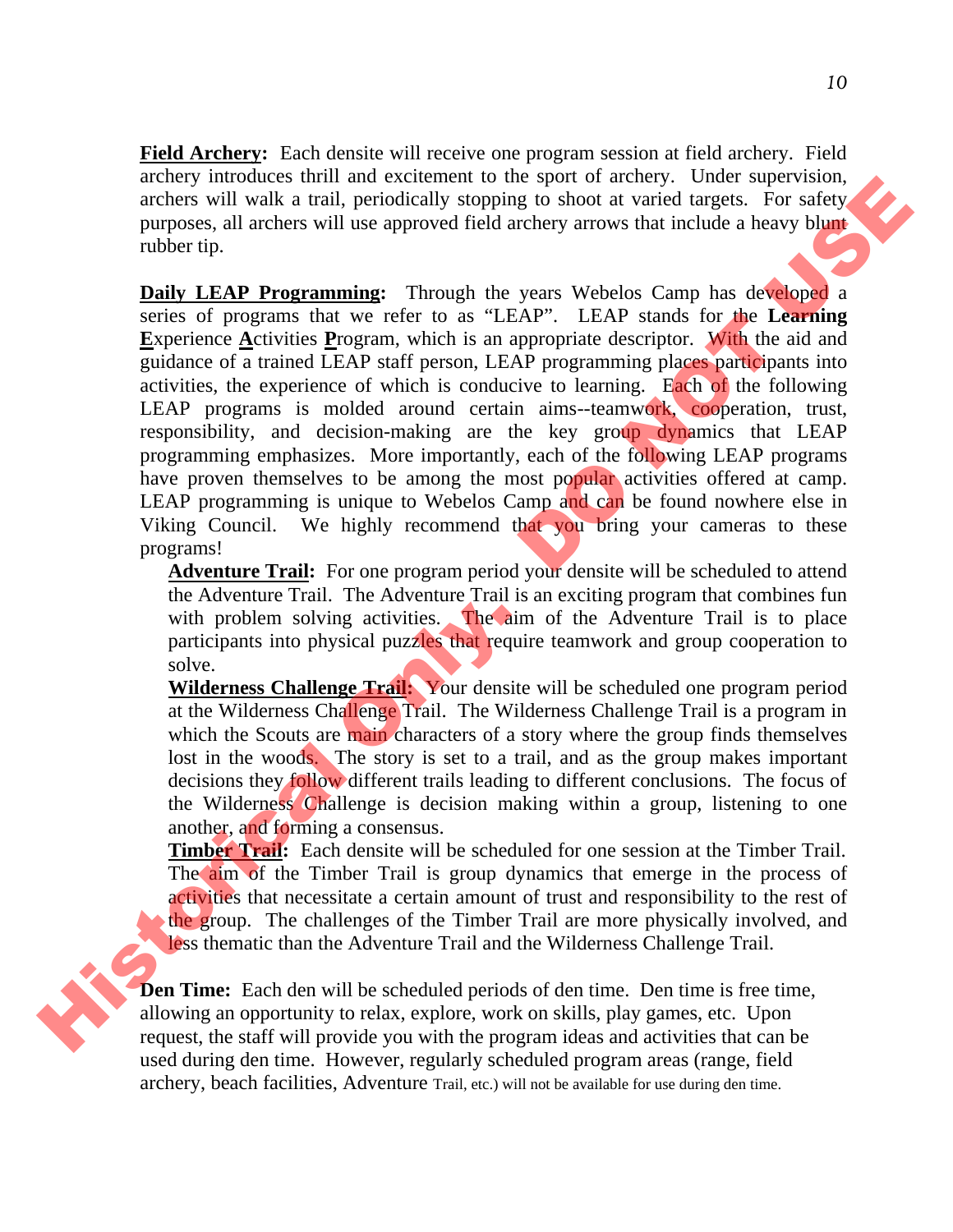#### **THE SELECTED PROGRAM:**

Each densite will choose from the following:

**ADVANCEMENT PROGRAMMING:** Trained staff will instruct your den on *two* activity badges of your choice. You may choose among the following:

- A. **Naturalist:** Naturalist activity badge instruction will focus on the skills of observation and appreciation of the wilderness environment. The requirements of the Naturalist Activity Badge center on skills and perspectives, not necessarily the identification of trees, plants and wildlife.
- B. **Forester:** An emphasis will be placed on the identification of common trees and plants of the area. In addition, forester will provide a basic understanding of issues related to the uses of trees and plants as well as issues of conservation.
- C. **Geologist:** Geologist focuses on learning common rocks and minerals of the area and their uses. In addition, Scouts will learn about volcanoes, earthquakes, geysers, and how mountains are formed.
- D. **Wisdom Programming:** If your den has already earned two or more of the badges offered at camp, then you may be interested in our Webelos "wisdom programs." Each of these programs will meet daily, extending knowledge, skills and activities learned in other badges. Two "wisdom" programs are available:

**1. Woodsman Wisdom**: Woodsman Wisdom is an extension of the Outdoorsman activity badge. Woodsman Wisdom will involve a brief review of the Outdoorsman badge requirements, knot use, how to prevent getting lost in the woods, elementary lashing, and camp craft. rom the following:<br> **COGRAMINNG:** Trained staff will instruct your den on *two*<br>
CoGRAMINNG: Trained staff will instruct your den on *two*<br>
choice. You may choose among the following:<br>
this activity badge instruction will

**2. Wilderness Wisdom**: Wilderness Wisdom is an extension of the Naturalist and Forester activity badges. Wilderness Wisdom will involve nature hikes, plant and tree identification, edible plants, and activities designed to enhance skills of observing and appreciating nature.

#### **OPTION PROGRAMMING**

An "Option Program" is one forty-five minute program on a subject of your choice. Options programs allow considerable flexibility in creating a camp program that best meets the interests of your den. Your den can choose among the following programs:

Water Safety: The water safety option is designed to provide information for the "onland" requirement (#6) of the Aquanaut activity badge. This option will generally address the issue of "what to do in the event of a waterfront emergency." (**Please note**, the Water Safety option is done purely on land and will *not* provide your densite with more time in the water.) An "Option Program" is one<br>Options programs allow commets the interests of your de<br>Water Safety: The water sa<br>land" requirement (#6) of the address the issue of "what the address the issue of "what the mote, the Water Safe

**Camp Knots:** The Camp Knots option instructs Scouts on the typical knots seen and used at camp. Some of these knots include the square knot, half hitch, two half hitches and taut-line.

**Camp Craft:** Scouts will learn elementary camp craft skills and have the opportunity to put these skills to use in building items out of rope, twine, twigs, grass, and timber.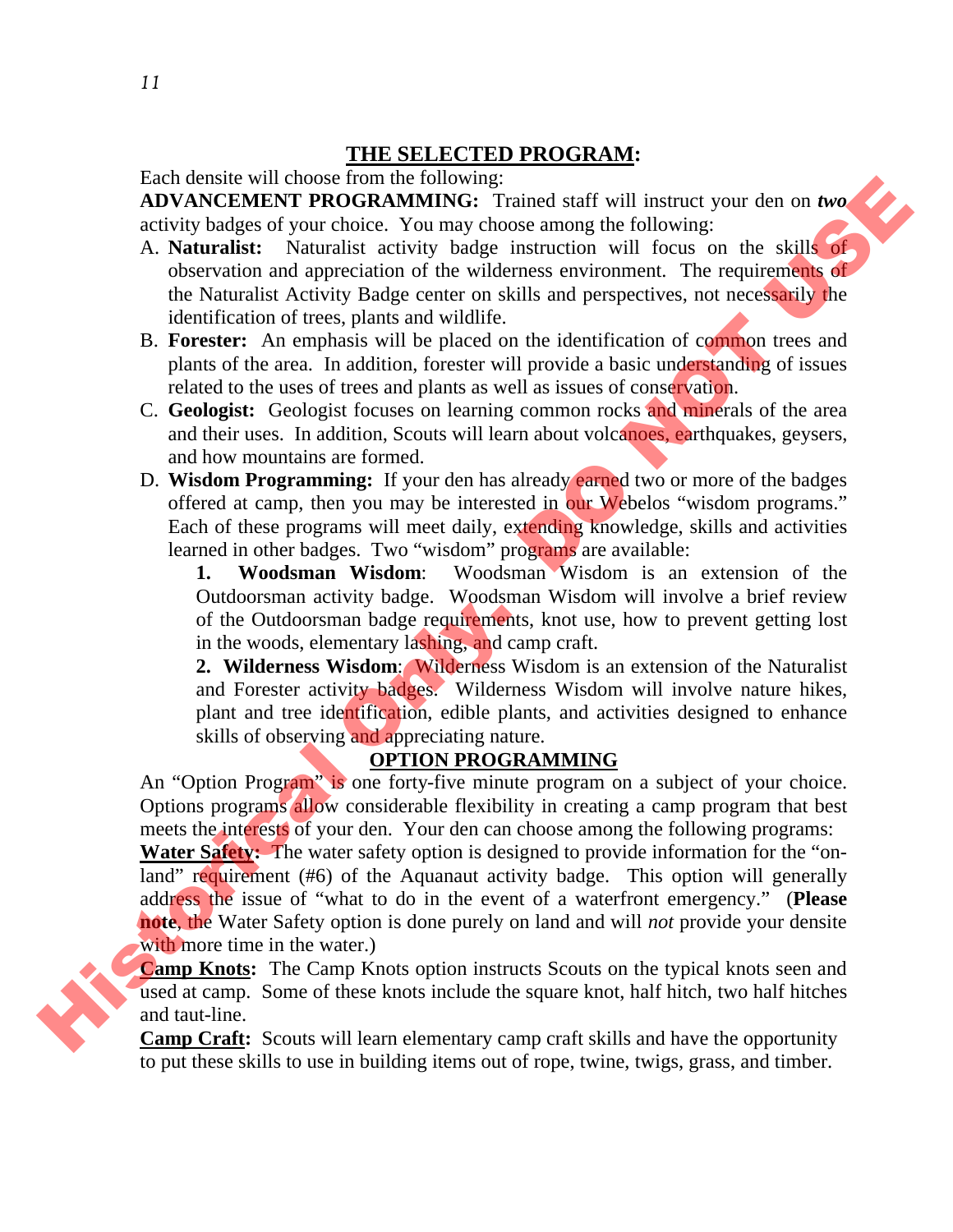**Basic Compass:** Basic Compass provides instruction on how to use a compass, and then allows Scouts to use that knowledge on a small scale Webelos Camp compass course.

**Camp First Aid:** Camp First Aid identifies potential hazards associated with the outof-doors, in addition to basic information on how to treat and react to common injuries.

**Nature Special:** Some staff members have developed special nature skills and abilities. This option takes advantage of the special knowledge of certain staff members. Since Nature Special is personnel and situational based, it is a "grab bag" program and can consist of most anything concerning nature.

**Fire Building:** The Fire Building option provides instruction on how to build and safely use a campfire. This portion is particularly helpful in preparing Scouts for evening densite campfires.

**Den Development Activities:** A trained staff member will present fun and challenging LEAP (Learning Experience Activities Program) activities that require the den to cooperate, work together as a team and communicate with one another.

#### **CAMP-WIDE PROGRAMMING**

Your den is encouraged to participate in all of the following camp-wide programs:

**Assemblies:** Each morning and evening there is a camp-wide assembly that includes a flag ceremony and announcements. Valuable camp information and daily camp activities will be announced at assemblies. All densites are asked to attend all assemblies. Compass provides instruction on how to use a compass, and<br>the that knowledge on a small scale Webelos Camp compass<br>p First Aid identifies potential hazards associated with the out-<br>basic information on how to treat and rea

**Treasure Hunt:** At each assembly a clue will be given to find a hidden treasure. Clues will be posted in a designated area. The treasure hunt will continue until the treasure is found.

 **Opportunity Time:** On the second and third evening of camp, Scouts will have the opportunity to participate in the program areas of their choice. Scouts may attend all staffed program areas including beach, snorkeling, boating, B.B. guns, archery, campcraft, disc golf, as well as others.

**Densite Campfires:** The second and third nights of camp are your opportunities to sit around your campfire enjoying a time of fun and recognition of accomplishments.

**Densite Inspect-Off:** To encourage pride, cleanliness and good outdoors habits, each densite will be inspected daily. The densite with the highest cumulative inspection score will receive a special camp honor. (This competition is intended to Treasure Hunt: At each assembly a clue will be given to find a hidden treasure.<br>Clues will be posted in a designated area. The treasure hunt will continue until the<br>treasure is found.<br>**Opportunity Time:** On the second and sportsman-like conduct is self-defeating.)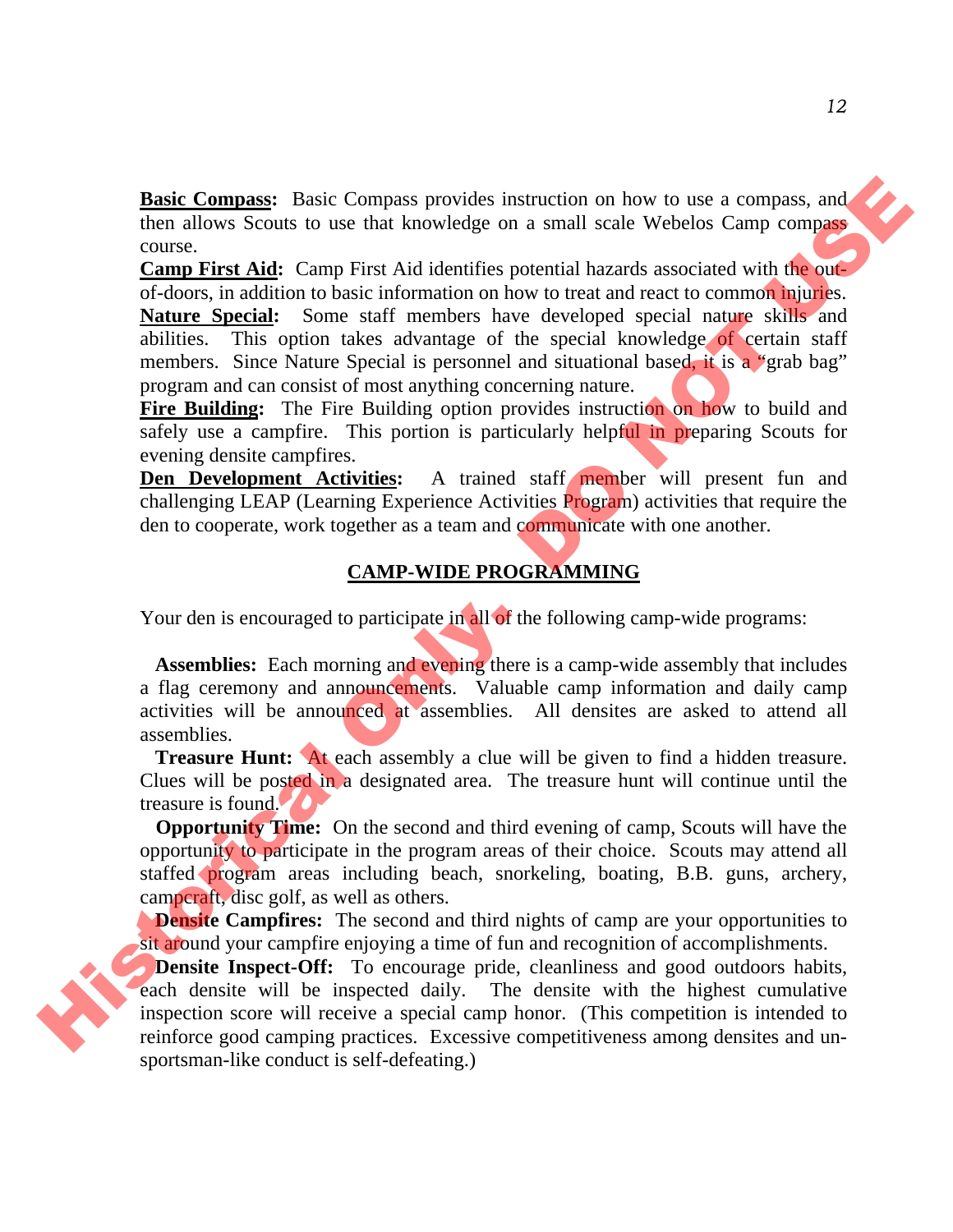**Opening Campfire:** A chance to meet the staff and share in some fun activities to start off the session.

**Closing Program:** Immediately following the closing Family Night dinner, densites will participate in the closing program by performing a skit.

**Super Den:** By meeting the following requirements each den can earn the Super Den award while at camp. Super Den awards will be presented at the closing program. "Do your best" and go for it! **EXAMPLEMELY** Interesting the costume that contains the contained the contained the contains of the contained term of the Super Den and the Contained Contains of the contained CD your best into a semi-fit of the contained

- \_\_\_\_\_ Be on time for assemblies
- **EXECUTE:** Sing or say grace at every meal
- \_\_\_\_\_ Earn at least one Activity Badge (or Wisdom Program)
	- per Webelos Scout
- Do a den skit at the closing Family Night program
- \_\_\_\_\_ Conduct at least one evening densite campfire
- \_\_\_\_\_ Pass at least one densite inspection
- Have a den cheer or yell--do at all assemblies
- **Carry a garbage truck (trash bag) with you on all den excursions**
- <sup>1</sup> At least one leader attend the Safe Swim Defense session
- **EXECUTE:** Be consistently kind and courteous to everyone at camp
- Demonstrate cheerfulness, thriftiness and helpfulness
- \_\_\_\_\_ Be trustworthy, loyal and friendly
- \_\_\_\_\_ Be brave, live and think cleanly

### **WEBELOS CAMP SAMPLE PROGRAM CHOICES**

Please note that this is a SAMPLE program choice sheet. In accordance with our ongoing aim toward creative program development, other programs may be made available when you arrive at camp.

**ADVANCEMENT CHOICES:** Check any *two* of the following:

- Activity Badges:
	- \_\_\_\_\_ Naturalist
	- Geologist
	- \_\_\_\_\_ Forester
		- \_\_\_\_\_ Wilderness Wisdom (extension of Naturalist-Forester)
	- \_\_\_\_\_ Woodsman Wisdom (extension of Outdoorsman)

### **STAFFED OPTION CHOICES:** Check *four* of the following:

Water Safety (requirement 4 of Aquanaut Badge)

- Fire building
- Camp knots
- \_\_\_\_\_ Camp first aid
- \_\_\_\_\_ Basic compass
- \_\_\_\_\_ Camp craft
- Nature special
- Den development activities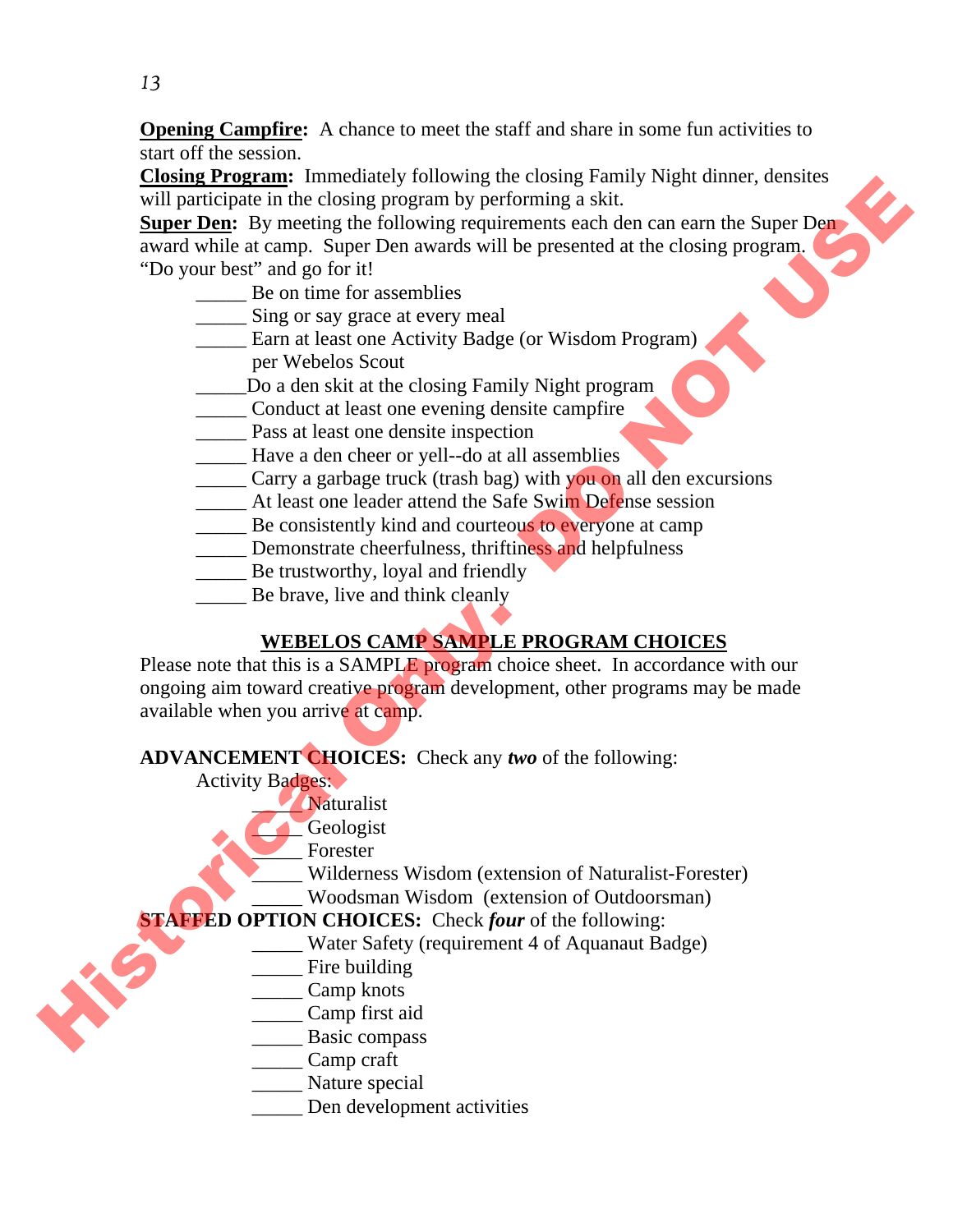|               | Day 1 - Check-in Day:         |                        |                            |
|---------------|-------------------------------|------------------------|----------------------------|
| 12:00         | Check-in                      | 11:45                  | Pick up food               |
| 2:00          | Orientations: Beach, Boating, | 12:00                  | Lunch                      |
|               | Archery & B.B.                | 1:15                   | <b>Boating</b>             |
| 4:45          | Pick-up Food                  | 2:15                   | Free swim                  |
| 5:30          | Dinner                        | 3:15                   | Den time                   |
| 7:30          | Assembly                      | 4:15                   | *Geologist                 |
| 7:45          | Wide Game/Leaders Meeting     | 5:00                   | Pick up food               |
| 9:30          | Campfire                      | 5:30                   | Dinner                     |
| 10:00         | Quiet time                    | 7:00                   | Assembly                   |
| 10:30         | Lights out                    | 7:15                   | <b>Opportunity Time</b>    |
| Day $2:$      |                               | 9:00                   | Programs areas close       |
| 7:00          | Wake-up                       | 9:15                   | Densite campfires          |
| 7:15          | Pick up food                  | 10:00                  | Quiet time                 |
| 7:45          | <b>Breakfast</b>              | 10:30                  | Lights out                 |
| 8:45          | Assembly                      | Day 4 - Check-out Day: |                            |
| 9:00          | *Forester Activity Badge      | 7:15                   | Pick up food               |
| 10:00         | Wilderness Challenge Trail    | 7:45                   | <b>Breakfast</b>           |
| 11:00         | Range                         | 8:45                   | Assembly                   |
| 11:45         | Pick up food                  | 9:00                   | *Forester                  |
| 12:00         | Lunch                         | 10:00                  | Field Archery              |
| 1:15          | Snorkeling                    | 11:00                  | *Camp First Aid            |
| 2:15          | Free swim                     | 11:45                  | Pick up food               |
| 3:15          | *Fire building                | 12:00                  | Lunch                      |
| 4:15          | *Geologist Activity Badge     | 1:15                   | Den time                   |
| 5:00          | Pick up food                  | 2:15                   | Free swim                  |
| 5:30          | Dinner                        | 3:15                   | *Basic Compass             |
| 7:00          | Assembly                      | 4:15                   | *Geologist                 |
| 7:15          | <b>Opportunity Time</b>       | 5:00                   | Pack up/Clean up           |
| 9:00          | Program areas close           | 6:00                   | Greet guests/family dinner |
| 9:15          | Densite campfires             | 7:00                   | Closing program            |
| 10:00         | Quiet time                    |                        |                            |
| 10:30         | Lights out                    |                        |                            |
| <b>Day 3:</b> |                               |                        |                            |
| 7:00          | Wake-up                       |                        |                            |
| 7:15          | Pick up food                  |                        |                            |
| 7:45          | <b>Breakfast</b>              |                        |                            |
| 8:45          | Assembly                      |                        |                            |
| 9:00          | *Forester Activity Badge      |                        |                            |
| 10:00         | <b>Adventure Tail</b>         |                        |                            |
| 11:00         | Range                         |                        |                            |

The following is a **SAMPLE** program schedule (your schedule will be based on the program choices your densite selects, and will be provided for you at the evening leaders meeting on check-in day).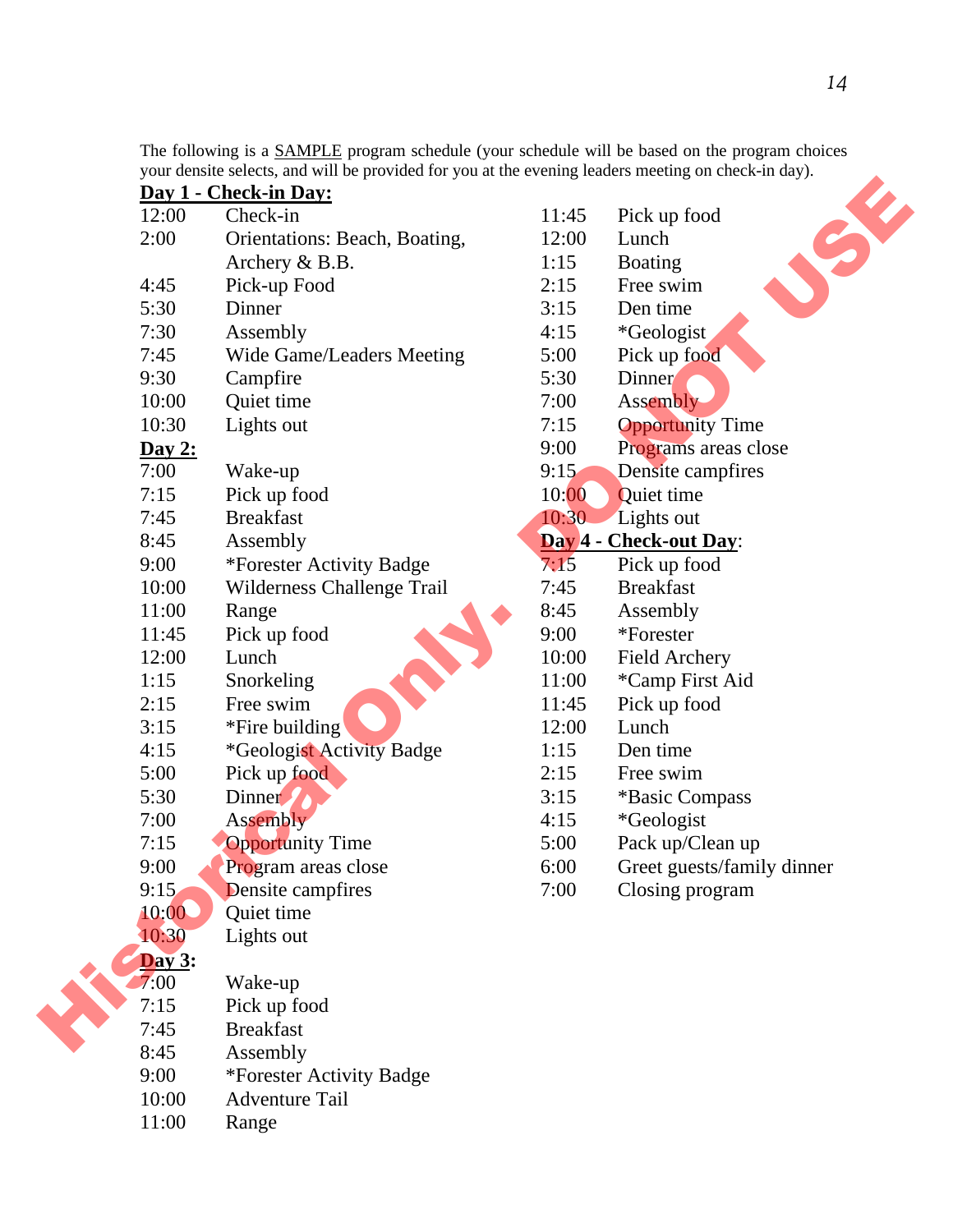#### **LEADERSHIP GUIDELINES**

As stated at the beginning of this handbook, the *den leader* has the most important role in camp. The following tips may be valuable toward understanding the expectations associated with being a Webelos Camp adult leader.

- *1. First, and most importantly*, the staff is ALWAYS available for help (regardless of the situation). Whenever necessary or desired, utilize the staff for problems big and small. *The staff is NEVER too busy to help!*
- 2. Supervise your den at all times. You are responsible for their welfare and should make every effort to assure their physical and emotional health. Employ the highest standards necessary to insure a safe and enjoyable outdoor experience.
- 3. Be sure that all people that are attending camp have the necessary personal gear, *especially rain gear and a change of footwear*. In addition, it is advised that you bring games or other activities in case the weather does not cooperate with camp programming.
- 4. Understand the program and guide the den through activities. Be on time and accomplish tasks in an enjoyable manner. In guiding your densite, remember that Webelos Camp is not a military institution, so lead - do not command.
- 5. Be the "guardian chef" at meal times. This simply means, "you taste they stir." Ensure proper meal preparation, serving and clean up.
- 6. Remember, when you are at camp you are a Scout leader first, a parent second.
- 7. Be sensitive to problems. Many of the Scouts will be away from home for the first time and might develop homesickness. Some Scouts may at first experience discomfort with the strange wilderness. Physical and/or verbal confrontations may develop. To all these and many other problems that may develop, be patient, fair, listen, and resolve problems together.
- 8. Allow the staff to do their job while working with your den. Adult leaders are encouraged to participate, but do not dictate camp programming. The beach and the ranges are not areas under your control. If there is a problem with a staff member it should be brought to the attention of the Camp Director and action will be taken.
- 9. Share your observations and ideas on the program and den activities. Everyone has something to offer and your ideas are valuable to us!
- 10.**Remember the example you set!** Maintain a positive role model. We strongly discourage smoking in front of Scouts as well as swearing, displays of anger and unsportsman like conduct. Furthermore, camp rules and policies have been carefully designed over time, and most are National BSA regulations. We do not develop rules and policies arbitrarily, and will gladly explain their purpose in camp. Your cooperation and aid in maintaining the rules and policies of camp is expected and required to be a positive role model to your Scouts and a participant at Webelos Camp. Tore, the interest of the main interest in the same of the main of the main interest in the main of the main of the main interest in the same operation of the main of the main of the main of the main of the main of the mai
	- 11.The program activities provide information, not always a "total" experience. It is suggested that leaders monitor their Webelos daily to ensure their preparedness or learned information.
	- 12.Be aware of medical needs. The staff will also be aware, however this information should NOT be shared with all.
	- 13.The camp has a trading post that contains some camping supplies, T-shirts, hats, etc. "Confections" are also available for those with a "sweet-tooth," but these should be an occasional treat - not an additional meal. The staff will monitor the amount of candy purchased by Scouts, but your assistance will help greatly!
	- *14.Enjoy camp! Your efforts will make a difference in the life of a boy. SMILES and HAPPY Webelos Scouts will reward your efforts!*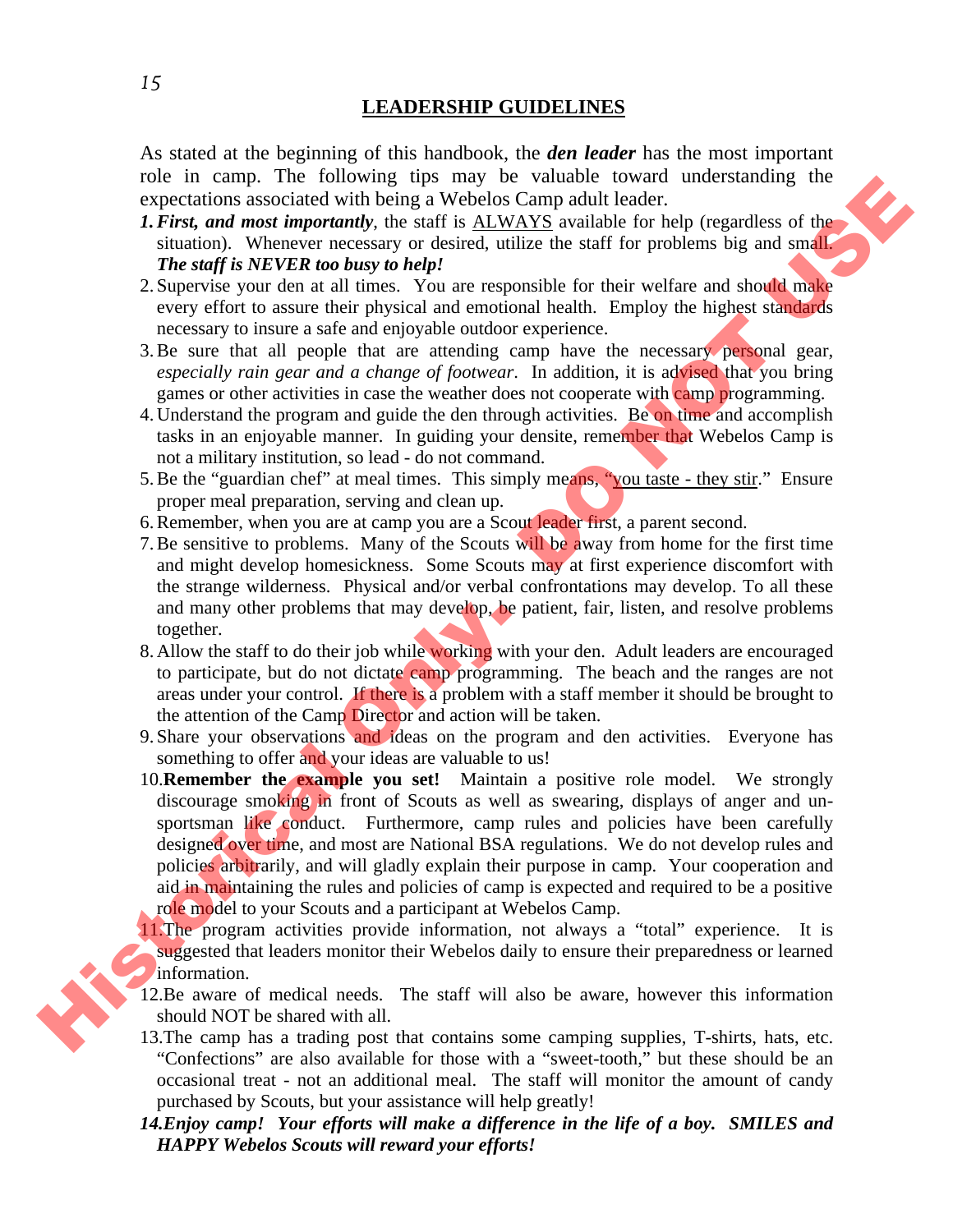#### SUGGESTED EQUIPMENT LIST FOR WEBELOS AND LEADERS **(All personal items should be marked with the initials of the Webelos Scout)**

- \_\_\_\_\_ Uniform **Optional:**
- 
- 
- 5 pair of long socks Sun screen
- Let Swim suit and towel Watch
- \_\_\_\_\_ Jacket/sweater \_\_\_\_\_ Canteen
- 
- 
- \_\_\_\_\_ Extra boots/shoes
- 
- Long pants **Long contract the Clip board**
- 
- 
- Toothbrush and toothpaste 2 plastic tablecloths
- 
- 
- 
- \_\_\_\_\_ Knife, fork and spoon \_\_\_\_\_ Pot holders
- 1 Plate and bowl per person Dish towels
- 
- \_\_\_\_\_ Hat
- 
- \_\_\_\_\_ Mosquito repellent (non-aerosol) \_\_\_\_\_ Aerosol cans of any kind
- 
- 
- \_\_\_\_\_ Spare batteries \_\_\_\_\_ Axes Pencil and notebook
- 

- Sleeping bag **Example 2** Camera and film
- \_\_\_\_\_ 4 changes of underwear \_\_\_\_\_ Stamps and envelopes
	-
	-
	-
- Lackson and Religious materials and Religious materials
- Pair of shoes Pocket knife (see page 4)

#### \_\_\_\_\_ Sleep clothes **Leader Suggestions:**

- 
- \_\_\_\_\_ Shorts \_\_\_\_\_ Alarm clock
	- **Example 18 Shirts** Shirts **Example 18 Shirts** Shirts **Example 18 Shirts** Shirts **Example 18 Shirts** Soap
		-
		-
- Letter Soap Clothes line<br>
Washcloth Coffee pot (1)  $\Box$  Coffee pot (not electric)
- Comb Coffee
	-
	-
	- Let Unity clothes bag and the Material for Den Site Flag

#### **The Webelos Handbook Please DO NOT bring:**

- 
- \_\_\_\_\_ Flashlight \_\_\_\_\_ Radios, tape players, etc.
	-
	-
	- Pillow Sheath knives
		- \_\_\_\_\_ Alcohol

\*\*\*Bring Den Flag\*\*\* or \*\*\*Materials to make a Densite Flag\*\*\* Uniform<br>
A changes of underwear<br>
A changes of underwear<br>
Staring side of long socks<br>
Signs of the samps and curve of the samps and curve<br>
Signs and curve of the samps and curve of the samps and curve of the samps of the<br>
P